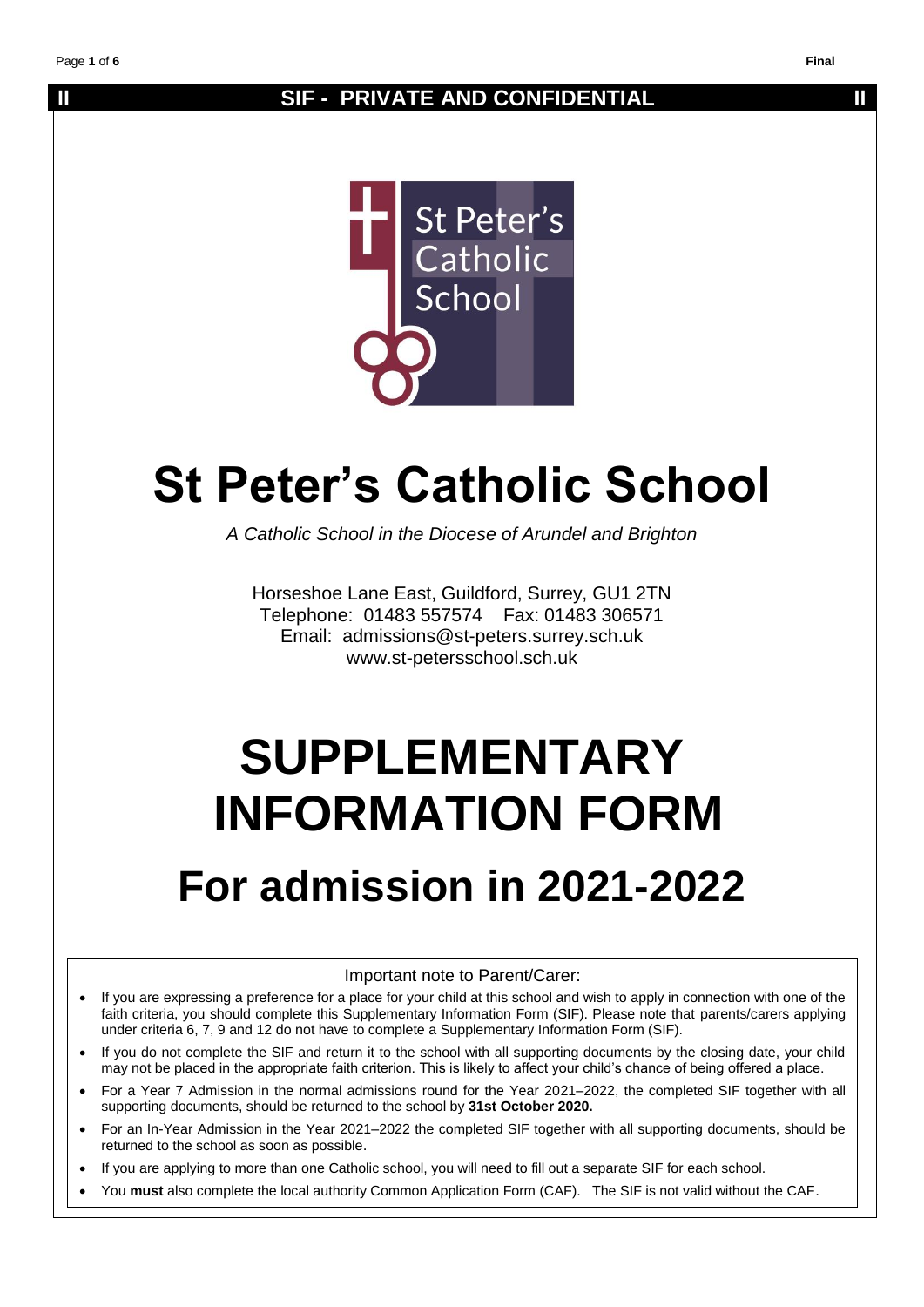## **PLEASE COMPLETE ALL SECTIONS IN BLOCK CAPITALS**

| <b>Student Details</b>                    |                                                                                       |  |
|-------------------------------------------|---------------------------------------------------------------------------------------|--|
| Surname                                   |                                                                                       |  |
| Forenames (in full)                       |                                                                                       |  |
| Gender                                    | $\text{Girl}$<br>Boy<br>Date of birth:<br>$\prime$<br>$\prime$                        |  |
|                                           | Does the child attend a feeder school (see note h. of Admissions Policy)<br>Yes<br>No |  |
| Name of feeder school                     |                                                                                       |  |
| Child's Home<br>Address                   |                                                                                       |  |
|                                           | Post Code:                                                                            |  |
| Home Telephone Number                     |                                                                                       |  |
| Proposed Date of Admission                |                                                                                       |  |
|                                           |                                                                                       |  |
| <b>Parent/Carer details</b>               |                                                                                       |  |
| Name (in full)                            |                                                                                       |  |
| Address<br>(if different<br>from student) |                                                                                       |  |
| Contact                                   | Home                                                                                  |  |
| Telephone<br>Number(s)                    | Mobile                                                                                |  |
| Email<br>Address                          |                                                                                       |  |

| <b>Brothers/Sisters:</b> When completing the Local Authority's Common Application Form (CAF), it is important that<br>you provide details of any brothers and sisters who will be attending this school at the proposed time of admission. If<br>this information is not provided on the CAF, the Governors may not be able to place the application within the correct<br>criterion. As a 'back-up mechanism', if you would also like to confirm to Governors here (NB this is optional), that<br>there will be a brother/sister at the school at the time of admission, please list below the Name(s)/Year Group(s) of the<br>brother(s) &/or sister(s): |                                           |
|------------------------------------------------------------------------------------------------------------------------------------------------------------------------------------------------------------------------------------------------------------------------------------------------------------------------------------------------------------------------------------------------------------------------------------------------------------------------------------------------------------------------------------------------------------------------------------------------------------------------------------------------------------|-------------------------------------------|
| Name of student:                                                                                                                                                                                                                                                                                                                                                                                                                                                                                                                                                                                                                                           | Year Group: ______________                |
| Name of student:                                                                                                                                                                                                                                                                                                                                                                                                                                                                                                                                                                                                                                           | Year Group <b>Santa Structure Control</b> |
| Name of student:                                                                                                                                                                                                                                                                                                                                                                                                                                                                                                                                                                                                                                           | Year Group                                |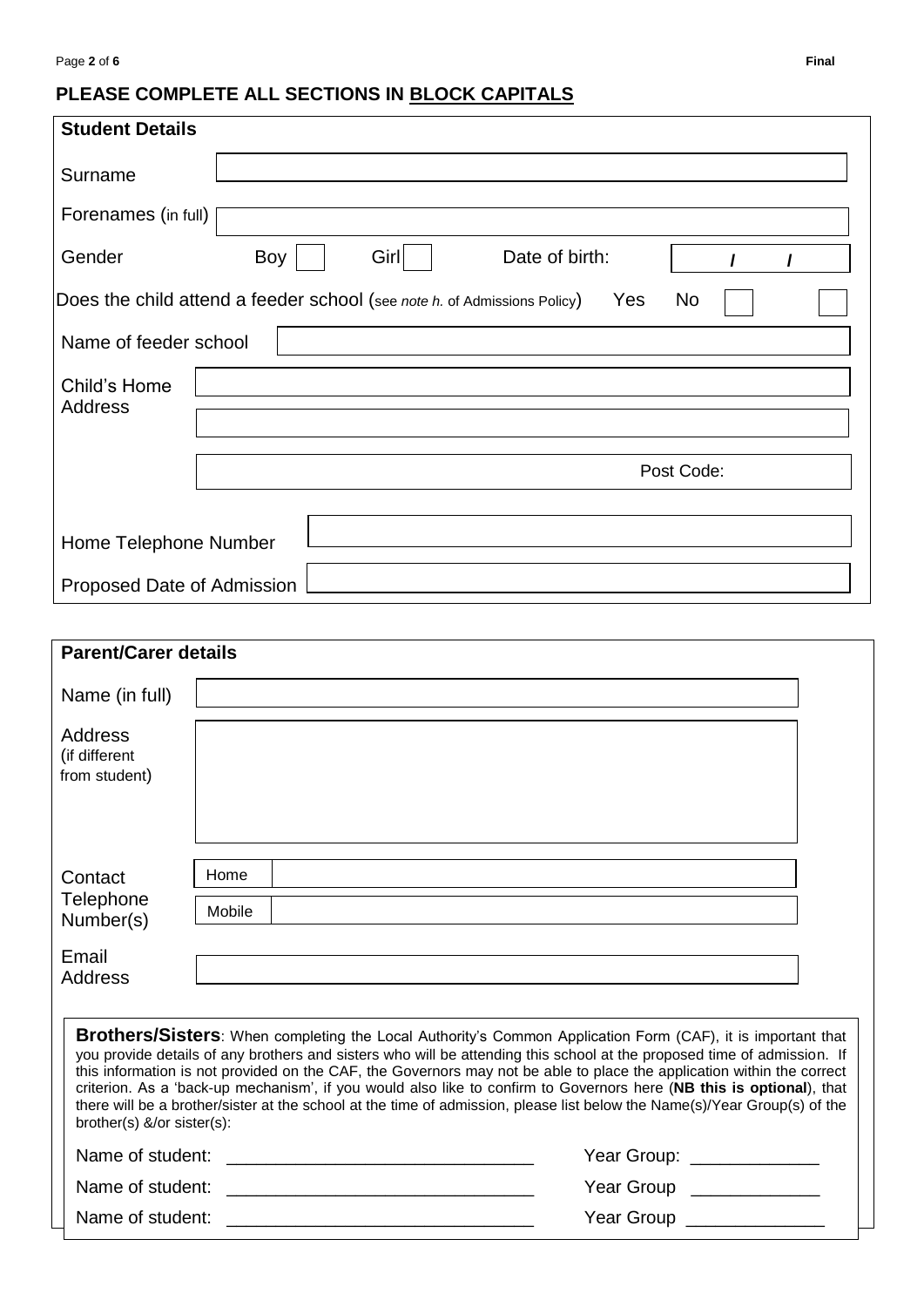| <b>Applications for Catholic children - evidence required:</b> |                                                                                                              |     |    |
|----------------------------------------------------------------|--------------------------------------------------------------------------------------------------------------|-----|----|
|                                                                | My child is a Baptised Catholic or has been received into the Church                                         | Yes | No |
| Date of Baptism                                                | Parish where child baptised                                                                                  |     |    |
|                                                                | Note: A copy of the Certificate of Baptism/Reception into the Church must be included with this application. |     |    |
| Present Parish ***:                                            | The application must be supported by the Parish Priest's signature and stamp. Please ask                     |     |    |
| your Parish Priest to sign/stamp the box below ***             |                                                                                                              |     |    |
| NOTE: This box to be completed by priest(s) only               |                                                                                                              |     |    |
| Name of Parish Priest(s):                                      |                                                                                                              |     |    |
| Signature of Parish Priest(s):                                 |                                                                                                              |     |    |

*if they do not practise their faith by attending Mass, the parish priest of the parish in which they are resident.*

**Applications from Catechumens or Candidates for Reception - evidence required:**

If application is being made for a place at the school where the parent/carer is a Catechumen or a Candidate for reception into the Catholic Church, evidence of their being a member of the catechumenate of a Catholic Church or a candidate for reception will be required. Proof of acceptance into the catechumenate, and evidence for a candidate, should be by a confirmatory letter from the appropriate priest. This evidence must be provided at the same time as this form is returned to the school.

**Applications for children who are members of an Orthodox Church - evidence required:** If application is being made for a place at the school where the child is a member of an Orthodox Church, evidence of membership will be required. A letter confirming membership of the applicable Orthodox Church, signed by the appropriate priest, will be required. The letter and a certificate of baptism or reception from the authorities of that Church must be provided at the same time as this form is returned to the school.

## **Applications for children of other Christian denominations - evidence required:**

If application is being made for a place at the school where the child is a member of another Christian denomination, a letter confirming membership of that Christian denomination, and signed by the appropriate minister of religion, will be required. The letter must be provided at the same time as this form is returned to the school.

## **Applications for children of other faiths - evidence required:**

If application is being made for a place at the school where the child is a member of another faith, a letter confirming membership of that faith, and signed by the appropriate faith leader, will be required. The letter must be provided at the same time as this form is returned to the school.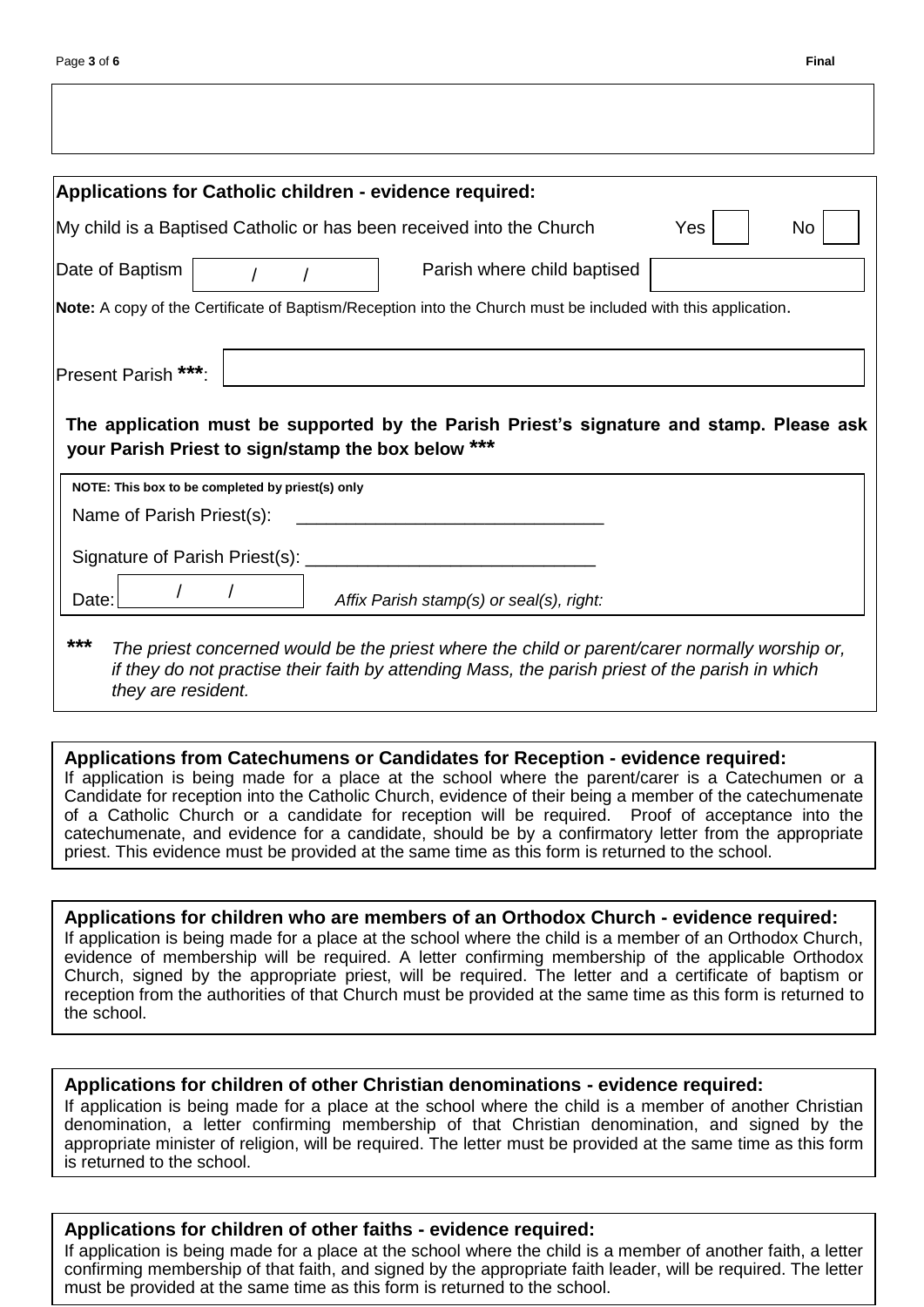| The Oversubscription Criteria for admission to St Peter's Catholic School in 2021-2022 are<br>reproduced below. In order to ensure that places are offered fairly and in accordance with the<br>Admissions Policy, please tick the highest criterion box, which most accurately applies to your<br>child. The brackets refer to notes in the Admissions Policy. Please note that parents/carers<br>applying under criteria 6, 7, 9 and 12 do not have to complete a Supplementary Information Form. |                                                                                                                                                                |                                                                                                                                 |  |
|-----------------------------------------------------------------------------------------------------------------------------------------------------------------------------------------------------------------------------------------------------------------------------------------------------------------------------------------------------------------------------------------------------------------------------------------------------------------------------------------------------|----------------------------------------------------------------------------------------------------------------------------------------------------------------|---------------------------------------------------------------------------------------------------------------------------------|--|
|                                                                                                                                                                                                                                                                                                                                                                                                                                                                                                     |                                                                                                                                                                | 1. Catholic looked after children or previously looked after children (note b. and c.)                                          |  |
|                                                                                                                                                                                                                                                                                                                                                                                                                                                                                                     |                                                                                                                                                                | 2. Catholic children with a brother or sister at St Peter's Catholic School at the time of admission (note<br>f.)               |  |
|                                                                                                                                                                                                                                                                                                                                                                                                                                                                                                     | 3.                                                                                                                                                             | Catholic children attending one of the named feeder schools (note h.)                                                           |  |
|                                                                                                                                                                                                                                                                                                                                                                                                                                                                                                     | 4.                                                                                                                                                             | Catholic children who do not attend one of the named feeder schools (note h.)                                                   |  |
|                                                                                                                                                                                                                                                                                                                                                                                                                                                                                                     | 5.                                                                                                                                                             | Other Catholic children (note c.)                                                                                               |  |
|                                                                                                                                                                                                                                                                                                                                                                                                                                                                                                     | 6.                                                                                                                                                             | Other looked after children or previously looked after children (note b.)                                                       |  |
|                                                                                                                                                                                                                                                                                                                                                                                                                                                                                                     | 7.                                                                                                                                                             | Other children with a brother or sister at St Peter's Catholic School (note f.)                                                 |  |
|                                                                                                                                                                                                                                                                                                                                                                                                                                                                                                     |                                                                                                                                                                | 8. Catechumens, Candidates for Reception into the Church and children who are members of an<br>Orthodox Church (note d. and e.) |  |
|                                                                                                                                                                                                                                                                                                                                                                                                                                                                                                     |                                                                                                                                                                | 9. Other children currently attending one of the named feeder schools (note h.)                                                 |  |
|                                                                                                                                                                                                                                                                                                                                                                                                                                                                                                     |                                                                                                                                                                | 10. Children of other Christian denominations whose membership is evidenced by a minister of<br>religion                        |  |
|                                                                                                                                                                                                                                                                                                                                                                                                                                                                                                     |                                                                                                                                                                | 11. Children of other faiths whose membership is evidenced by a religious leader (note l.)                                      |  |
|                                                                                                                                                                                                                                                                                                                                                                                                                                                                                                     |                                                                                                                                                                | 12. Any other children                                                                                                          |  |
| Application Declaration (to be signed by parent/carer)                                                                                                                                                                                                                                                                                                                                                                                                                                              |                                                                                                                                                                |                                                                                                                                 |  |
|                                                                                                                                                                                                                                                                                                                                                                                                                                                                                                     | Please note, for a valid application, the Common Application Form (CAF) must be returned<br>either online or in paper form to the appropriate Local Authority. |                                                                                                                                 |  |

 *I have completed and returned (either online or by post) the Local Authority Common Application Form (CAF) to the Local Authority Yes No showing St Peter's Catholic School as one of my preferred schools* 

|--|

*I* confirm that I have read and understood the Admissions Policy and that the information I have  *given on this form is accurate and truthful. I understand that I must notify the school immediately if there is a change to these details and that should any information I have given prove false, the Governors may withdraw any offer of a place, even if the child has already started at the school. (An example of false information would be the use of an address that is not the child's normal residence).*

Signed: | Parent/Carer Signature:

Print full name Mr/Mrs/Miss/Ms/Dr:

…………………………….……………………………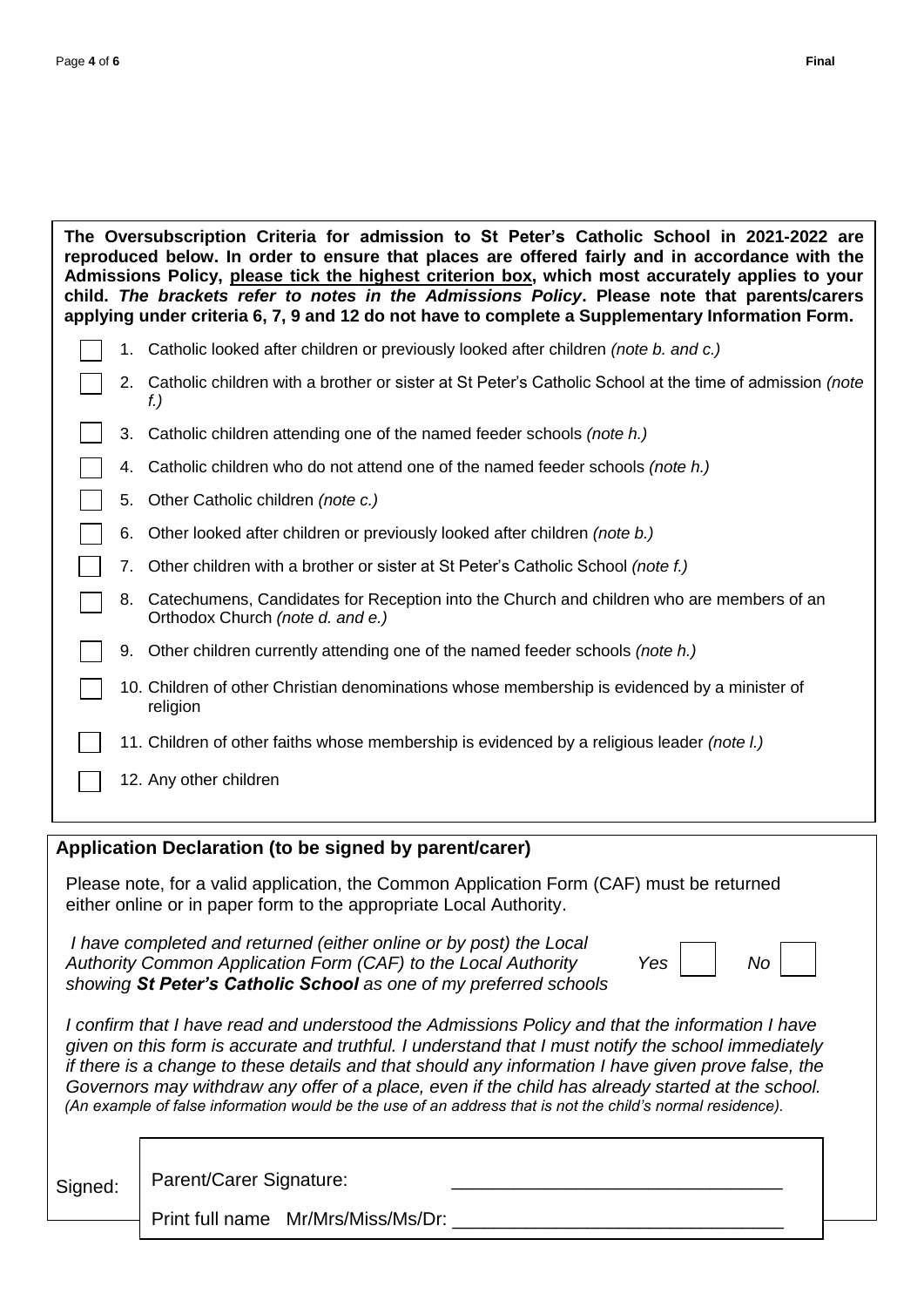| Date: |
|-------|
|-------|